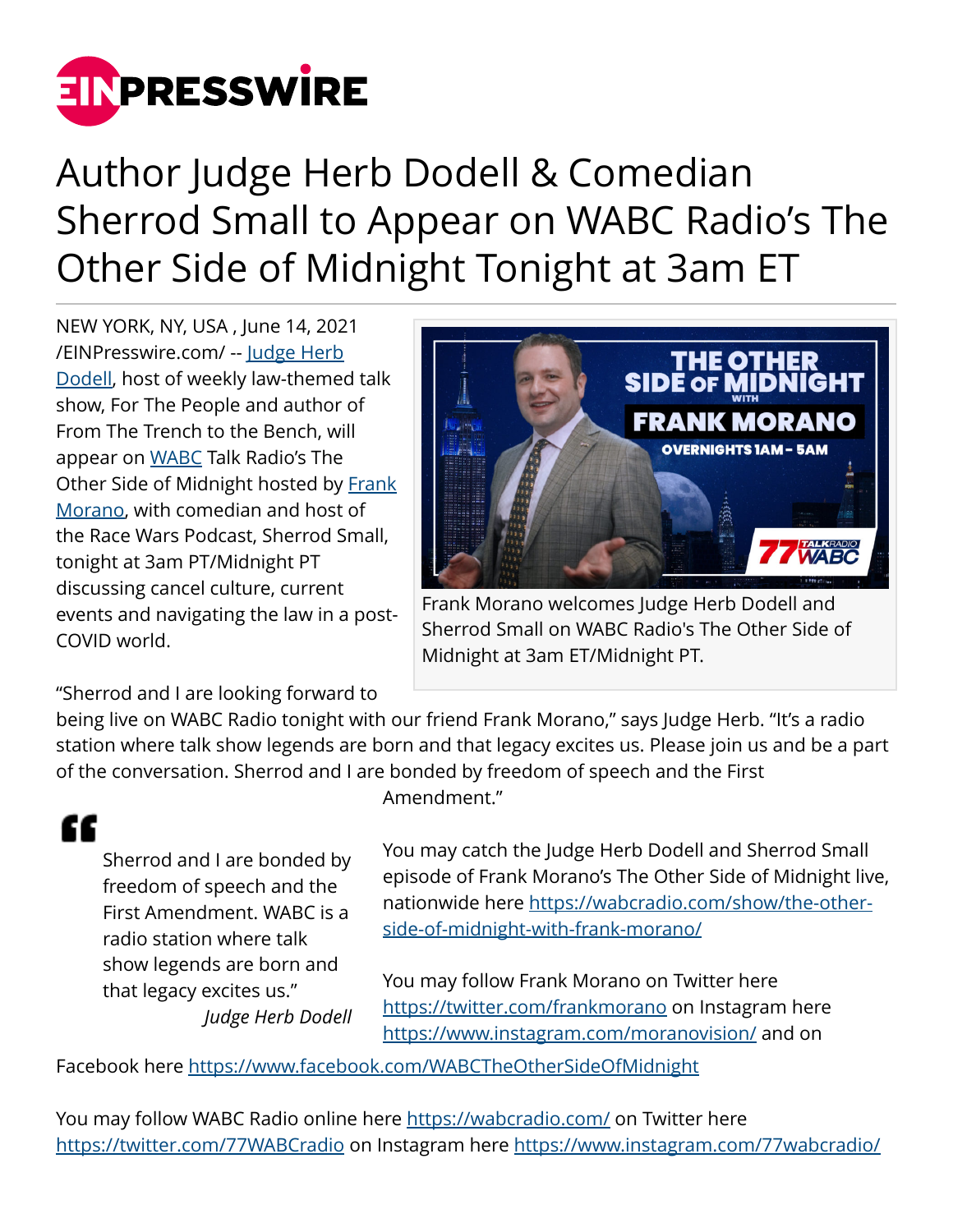## and on Facebook here <https://www.facebook.com/77WABC>

You may follow Sherrod Small on [www.smallworldcomedy.com](http://www.smallworldcomedy.com) on Twitter here [https://twitter.com/Sherrod\\_Small](https://twitter.com/Sherrod_Small) on Facebook here [https://www.facebook.com/SherrodSm](https://www.facebook.com/SherrodSmallcomedian) [allcomedian](https://www.facebook.com/SherrodSmallcomedian) and on Instagram here [https://www.instagram.com/smallworl](https://www.instagram.com/smallworldcomedy/) [dcomedy/](https://www.instagram.com/smallworldcomedy/)

You may purchase a copy of From the Trench to the Bench: Navigating the Legal System & Finding Your Spiritual Path Along the Way here [https://www.amazon.com/Trench-](https://www.amazon.com/Trench-Bench-Navigating-Finding-Spiritual/dp/1945949171)[Bench-Navigating-Finding-](https://www.amazon.com/Trench-Bench-Navigating-Finding-Spiritual/dp/1945949171)[Spiritual/dp/1945949171](https://www.amazon.com/Trench-Bench-Navigating-Finding-Spiritual/dp/1945949171).

You may follow Judge Herb Dodell on [www.judgeherbdodell.us](http://www.judgeherbdodell.us) , on Twitter on [www.Twitter.com/JudgeHerbDodell](http://www.Twitter.com/JudgeHerbDodell) and on Facebook at https://www.facebook.com/JudgeHerb.

About Judge Herb Dodell:

For more than half a century, Judge Herb Dodell, has served as both a successful attorney in the "trench," and

Author and Talk Show Host Judge Herb Dodell



Comedian and Host of the Race Wars Podcast Sherrod Small

as a Superior Court Judge Pro Tem on the "bench," having presided over more than 10,000 cases. As a lawyer, he has tried more than one hundred jury trials, civil and criminal, in both state and federal courts, and has successfully argued before the California Supreme Court."

About Sherrod Small:

Sherrod Small is a comedian, writer, producer, actor, radio host and all around performer; born and raised by his mother and two sisters in Brooklyn, NYC. He is a consistent killer connecting with audiences everywhere through his witty commentary, quick improvisation and his views on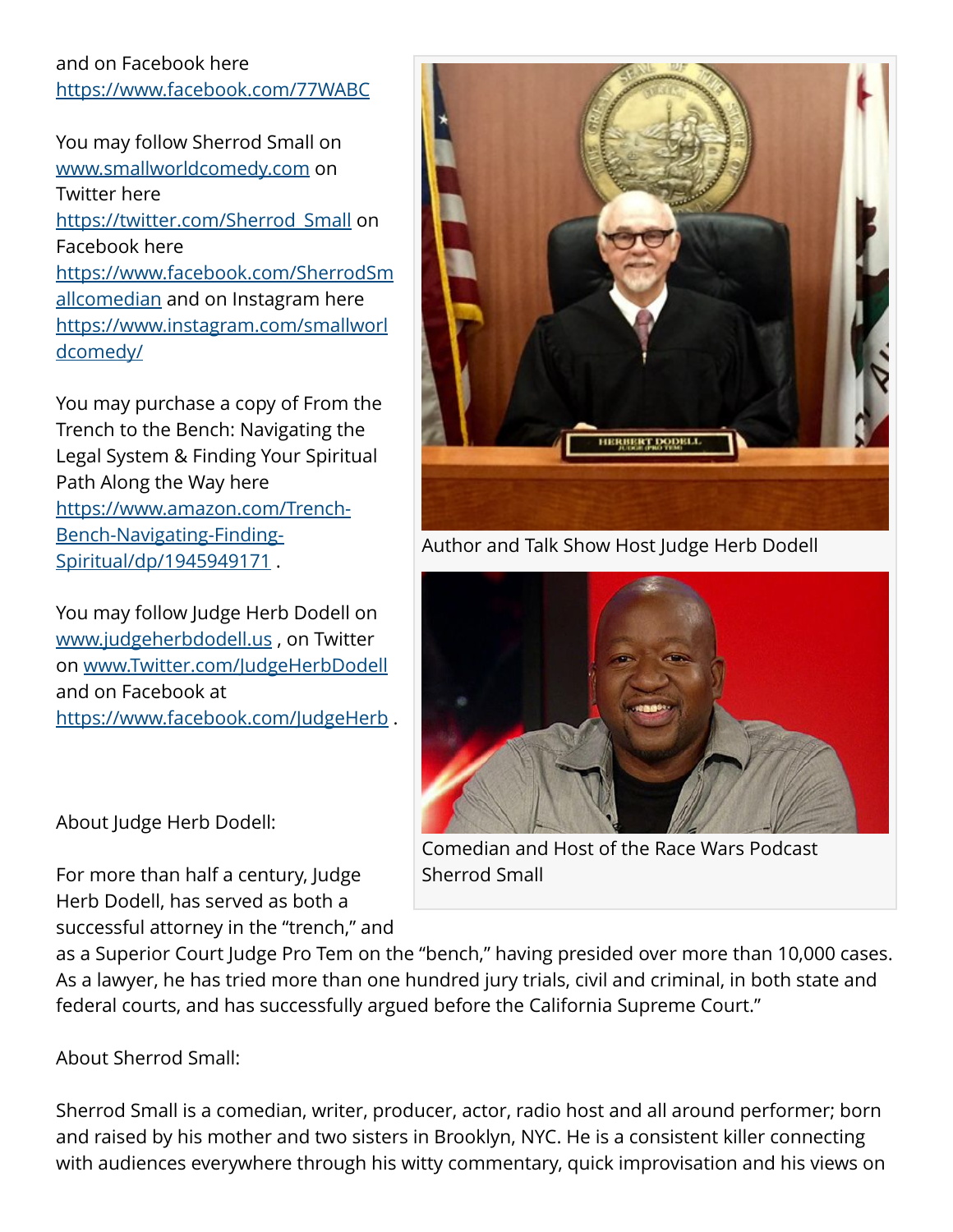politics, culture and everyday life.

Sherrod has appeared in numerous popular series and is one of the most recognizable talking heads in America. You've seen him all over VH1's "Best Week Ever" & "I Love..." Series, guest hosting on ABC's "Good Morning America" & NBC's "TODAY", & as a frequent guest on FOX's "Red Eye" as well as Travel Channel's "Men Vs Food" & "Street Cred". Most recently Sherrod starred in A&E's "Black & White" which he produced & created with fellow comedian Christian Finnegan as well as wrote & starred as 'Malcom' in Tyler Perry's "Are We There Yet?" Sherrod has also performed on "Jimmy Kimmel Live," Comedy Central's "Premium Blend" and NBC's "Showtime at the Apollo," wrote & performed on Comedy Central's "Tough Crowd with Colin Quinn" and was featured in Jerry Seinfeld's film "Comedian."

Sherrod is also one of the most popular Radio voices today. You can currently listen to Sherrod weekly on on his acclaimed "Racewars" podcast co-starring Kurt Metzger, or as a regular guest on Sirius XM's "Opie Show." He has also appeared as a guest on "Raw Dog," "Scott & Sid Morning Show," "Legion Of Skanks" & more.

About For the People:

The purpose of the show is to help people navigate the legal system. It provides information as to how the legal system really works, from the inside and from the perspective of a long-time trial lawyer (the trench) and Superior Court judge (the bench). It illustrates the principles with real cases and provides guidelines for people who are in the system or about to be involved in it, including small claims, restraining orders, landlord/tenant, criminal and general civil litigation. It provides the answers to such questions as "what do I do if…"? while including a spiritual approach as well. The show can be heard every Monday evening at 7pm EST/4pm PST on 106.5 FM and 102.3 FM/I Heart Media in Los Angeles, or on [www.kcaaradio.com](http://www.kcaaradio.com) . About From the Trench to the Bench: Navigating the Legal System & Finding Your Spiritual Path Along the Way:

"What do you do if you want to sue someone in Small Claims Court, or you've been sued, or you've been served with an eviction notice, or someone is harassing and threatening you, or barraging you with texts and emails, or you're the victim in an automobile accident, or you've been arrested? When do you need a lawyer, how do you find the right one, what questions should you ask, and what can you expect from your lawyer? This book will answer all these questions and more. It will provide you with essential guidelines and practical tools you will need to navigate through the legal system, thus saving you both time and money. Real stories and cases are used to illustrate the concepts in this book. Using the principles of Universal Law, this book will also help you learn to turn an unfortunate situation into an opportunity for personal growth.

Lainie Speiser Lainie Speiser Publicity